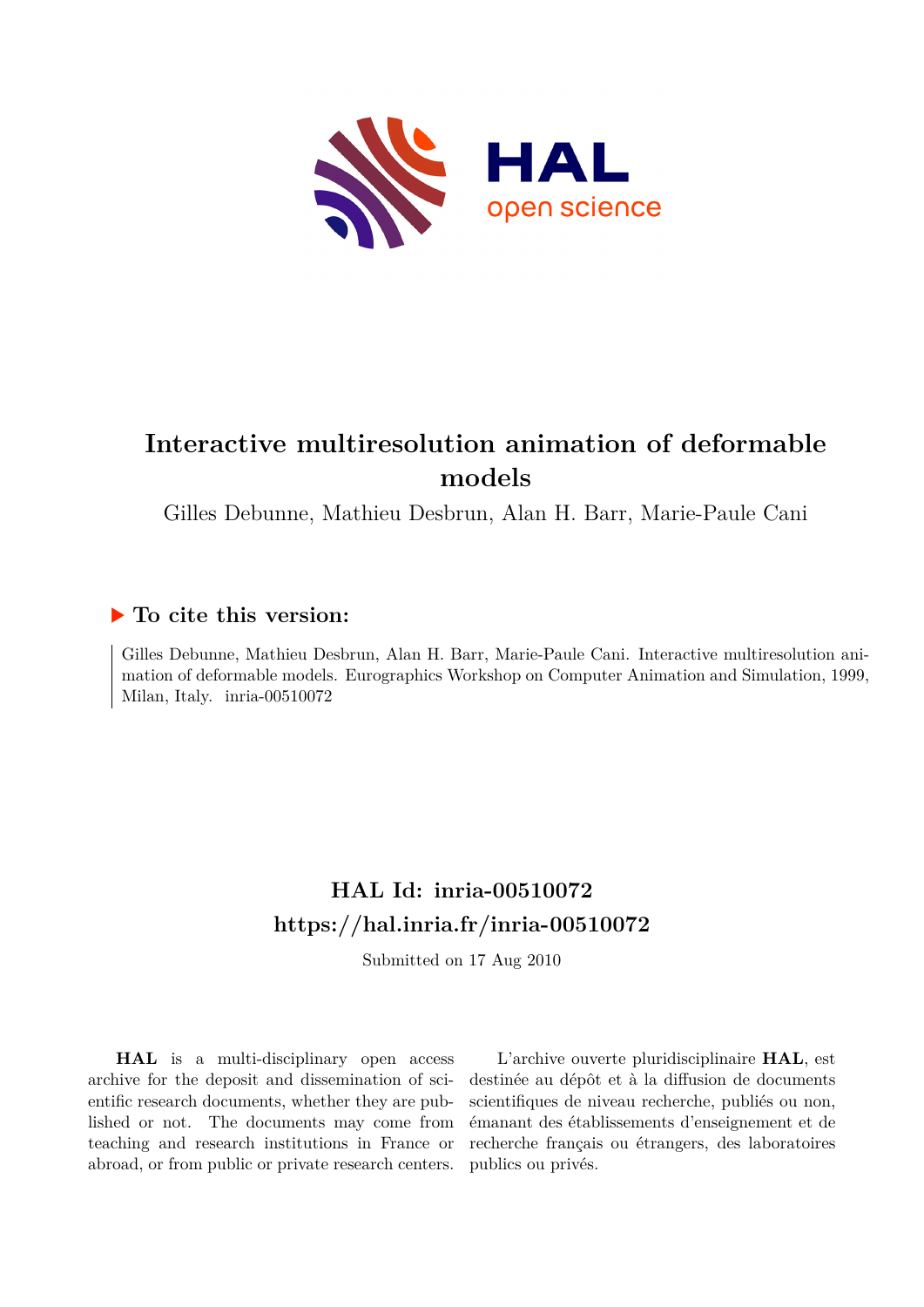## **Interactive multiresolution animation of deformable models**

*Gilles Debunne*† *Mathieu Desbrun*‡ *Alan Barr*‡ *Marie-Paule Cani*† †iMAGIS /GRAVIR - Caltech‡

## **Abstract**

This paper presents an approach to animate elastic deformable materials at interactive rates using space-time adaptive resolution. We propose a new computational model, based on the conventional Hooke's law, that uses a discrete approximation of differential operators on irregular grid. It allows local refinement or simplification of the computational model based on local error measurement. We in effect minimize calculations while ensuring a realistic and scaleindependent behavior within a given accuracy threshold. We demonstrate this technique on a real-time virtual liver surgery application.

## **1 Introduction**

Although simple interactive animation techniques exist and are used in virtual reality systems for instance, they mainly simulate rigid bodies. Using simplified solid mechanics laws, they focus on issues like collision detection and contact modeling, where naive approaches are computationally intensive [Bar96, Fau98]. A smaller amount of effort has been put into deformable object simulation. The majority of the existing techniques have to be performed offline, and cannot be used in a virtual environment with real-time display.

However, recent work has demonstrated unrivaled low computation times for deformable objects or surfaces [BW98, DSB99]. These approaches rely on implicit integration to advance the simulation in time with no or few concerns about stability even at large time steps. We may soon observe a number of VR applications, like interactive animation of deformable tissues for surgery training for instance.

The current state-of-the-art animation techniques use constant spatial discretization (fixed number of mass elements). Yet, we should be able to save even more computation in adapting discretization accordingly to the complexity of the occurring motion. A body undergoing significant local deformation should be refined in this region only, to ensure both a precise geometrical description of the deformation and a prescribed accuracy. Large amount of computation may be saved using such an adaptive technique, similarly to what is now widely used in simulation of lighting by radiosity techniques. Unfortunately, ensuring a same global behavior for the object, whatever the discretization rate is, remains challenging.

#### **1.1 Prior work**

The first model in Computer Graphics to animate deformable bodies was introduced by Terzopoulos et al. [TPBF87], using finite differences or finite elements for the integration of energy-based Lagrange equations. This initial model, based on Hooke's law for perfectly elastic objects, has been improved subsequently to handle plasticity and fractures [TW88, TF88]. Finite element techniques have also been proposed [GMTT89], including a real-time simulation of elastic bodies [BNC96, DCA99], but using quasi-static models, thus loosing the dynamic behavior. As these physicallybased methods are computationally intensive, other approaches appeared, allowing fast animation of simple dynamic objects by taking into account only some possible deformations or vibration modes [PW89, WW90, MT92]. Unfortunately, such restrictions on the behavior considerably affect the realism of the animation.

As mentioned earlier, all these techniques use a fixed space discretization rate, and also usually a fixed time discretization rate. Recently, a model using adaptive resolution has been developed for the simulation of hanging clothing [HPH96].



The mass-spring network modeling the piece of cloth refines locally as soon as two adjacent springs form an angle exceeding a given threshold to provide a more accurate shape description. This idea allows the model to converge towards the static equilibrium faster by limiting the number of masses used during the calculation. Unfortunately, such a simple model cannot guarantee a global and identical behavior during the animation: the dynamic behavior of the simulated object will change incoherently when a refinement occurs. Additionally, mass increases with subdivision. Even if collisions with obstacles are handled correctly, the cloth weight changes and prevent any adequate simulation if the cloth is pulled for instance. Another model, introduced for highly deformable materials like dough or mud, proposes a space and time adaptive physics-based technique based on SPH [DCG96, GCD<sup>+</sup> 98]. This time, a state equation which represents the object's behavior (like stiffness) is defined by the user. The particles discretizing the material subdivide and merge according to a local energy criterion, and derive appropriate interaction forces from the state equation to ensure the same global behavior. Simulating structured objects like human organs with this method is, however, inappropriate. From a theoretical point of view, the SPH formalism is really adequate for a large number of particles if a desired accuracy is called for. In practice, the model as proposed simulates viscous fluids, and is not well conditioned for structured objects. We use the same "philosophical" approach in this paper, as we propose to adaptively simulate a given equation of motion. Yet a large amount of particles is no longer needed to obtain convincing results.

#### **1.2 Approach**

In this paper, we propose to improve upon the amount of sample points needed to animate deformable objects. Using a general elasticity model, we derive a partial derivative equation guaranteeing a global behavior for the object in Section 2. We then propose in Section 3 simple differential operators to integrate this latter PDE even on moderately irregular grids. Once an error criterion is defined, we demonstrate in Section 4 that a space-time adaptive integration, using local refinement/simplification of the mass and time discretization, is easily handled. We describe our implementation in Section 5, detailing data structures and surface display. Finally, we show a virtual surgery simulation resulting from our approach in Section 6, and conclude in Section 7.

## **2 A general physical model**

In this paper, we basically simulate the same model as in [TPBF87]. Nevertheless, we distinguish from this approach in our mathematical development. This section reviews the standard physics used by our method, detailed in [TG70] for instance.

iMAGIS is a joint project of CNRS, INRIA, INPG & UJF.

<sup>{</sup>debunne,mpc}@imag.fr {mathieu,barr}@cs.caltech.edu

This article was published in the proceedings of the Eurographics Workshop on Computer Animation and Simulation'99, Springer-Verlag Editor.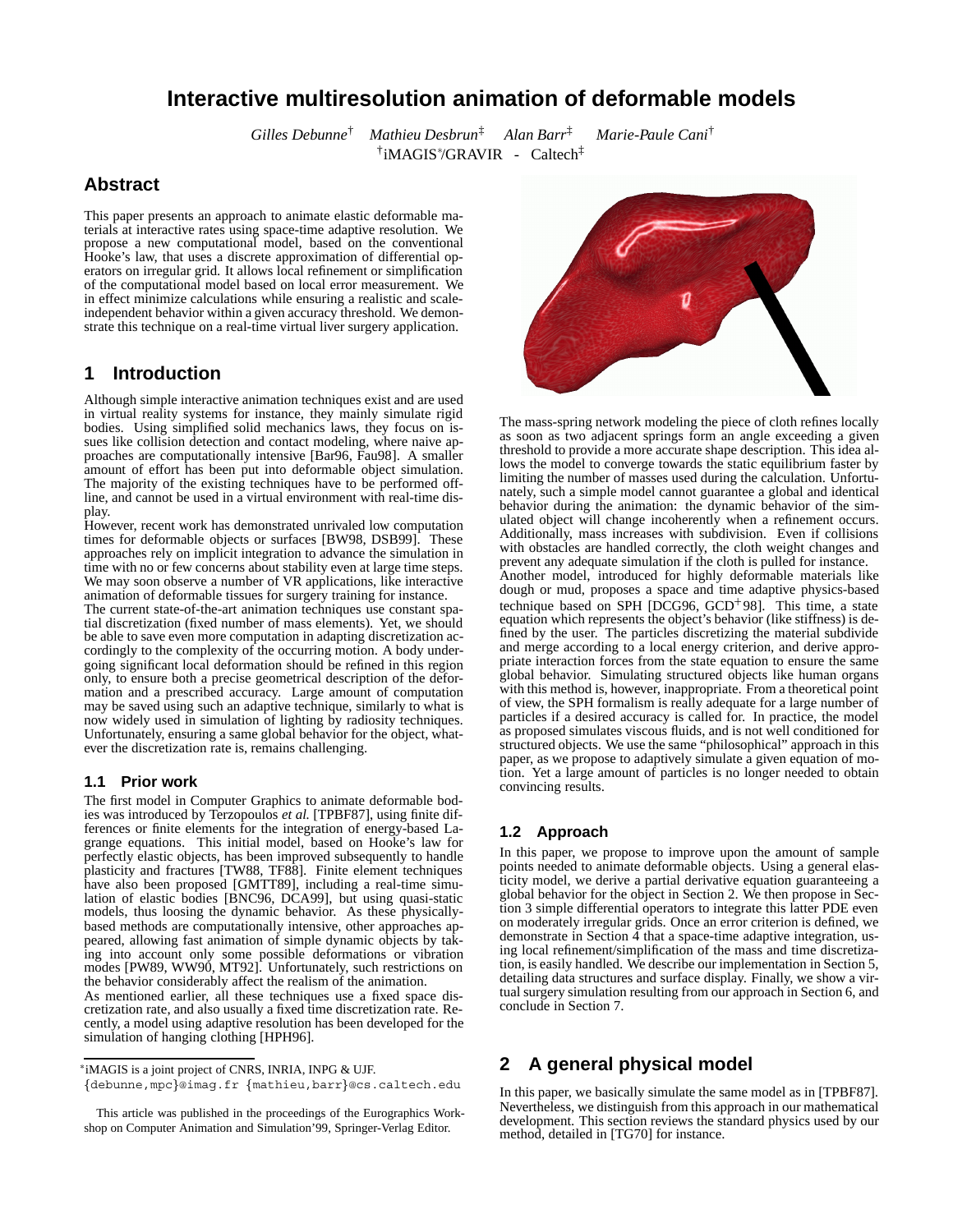#### **2.1 Notation**

We use a slightly nonstandard notation for the sake of simplicity throughout this paper. Vectors will be indicated in bold:  $\mathbf{\bar{u}} =$  $(u_x u_y u_z)^T$ , matrices in calligraphy:  $A = \mathbf{u} \mathbf{u}^T$ . We also make use of compact notation for derivatives. For instance,  $u_{x,y} = \partial u_x / \partial y$ , or  $u_{z,xx} = \partial^2 u_z / \partial x^2$ .



Figure 1: *(a) Forces acting around a mass element. (b) Force acting on a given surface element dS, centered on a point M and defined by its normal* **n***.*

#### **2.2 Stress tensor**

A small element **M** of matter receives forces from all around (Figure  $1(a)$ ). One way to describe these peripheral forces acting locally is to evaluate the surface force (called stress) acting on a given surface element centered on **M** with a normal **n**. This force **F** will have a component along **n**, analogous to a pressure, and an orthogonal component, creating shearing (Figure 1(b)). The *stress tensor* then defines a *linear* application between all normals and their associated stresses. This  $3 \times 3$  symmetric matrix, usually noted  $\sigma$ , actually gives the applied stress force **F** for a given surface element with normal **n**:

σ**n** <sup>=</sup> **F**:

From this tensor, we deduce the *resulting force per volume* unit acting on the matter element as being the divergence of  $\sigma^1$ . Then, if ρ is the mass density of the considered element, **g** the gravity acceleration, and **a** the acceleration of this element, we can use the fundamental principle of mechanics to write:

$$
\rho \mathbf{a} = Div \sigma + \rho \mathbf{g}.
$$
 (1)

In order to compute the stress tensor, we need to know the current state of deformation undergone in the material to derive local forces from it. We next define the strain tensor for that matter.

#### **2.3 Strain tensor**

We call **d** the *displacement* of an element of matter from its initial position. This defines a vector field in the body. A pure translation of an object will create a constant displacement field, while complex deformation can create an arbitrary field as sketched in Figure 2.



Rest position Translation Deformation Figure 2: *An object and some possible displacement fields defining the current shape.*

By definition, the gradient of this vector field is:

$$
A = \overline{grad}(\mathbf{d}) = \begin{pmatrix} d_{x,x} & d_{x,y} & d_{x,z} \\ d_{y,x} & d_{y,y} & d_{y,z} \\ d_{z,x} & d_{z,y} & d_{z,z} \end{pmatrix}
$$
 (2)

The antisymmetric part of this matrix represents only the rotational part of the displacements, while the symmetric part, called *strain*

*rate tensor* and noted ε, expresses the intrinsic deformation rate acting on an element of matter:

$$
\varepsilon = \frac{1}{2}(A + A^T) = \frac{1}{2} \begin{pmatrix} 2d_{x,x} & d_{x,y} + d_{y,x} & d_{x,z} + d_{z,x} \\ d_{x,y} + d_{y,x} & 2d_{y,y} & d_{y,z} + d_{z,y} \\ d_{x,z} + d_{z,x} & d_{y,z} + d_{z,y} & 2d_{z,z} \end{pmatrix}
$$
(3)

As for the stress tensor, we emphasize that this tensor captures only first-order deformation rates, and must be seen as a linear approximation of the local deformations.

#### **2.4 Deformation law**

A physical model for an object defines how this object deforms accordingly to applied forces, and vice-versa. Thus, we have to define a relation between the stress tensor and the strain tensor. We choose the *Hooke's law* as it is one of the simplest, yet it describes precisely enough a large range of common materials. This law stipulates (with  $I_3$  being the  $3 \times 3$  identity matrix):

$$
\sigma = 2\mu\epsilon + \lambda \text{trace}(\epsilon) I_3 \tag{4}
$$

Given this hypothesis, we can now deduce displacements from forces, or forces from displacements.

#### **2.5 Lame equation ´**

If we use the above deformation law, the global equation of motion can be rewritten, omitting gravity for simplicity, as (see [TG70]):

$$
\rho \mathbf{a} = \mu \Delta \mathbf{d} + (\lambda + \mu) \nabla (div \mathbf{d}) \tag{5}
$$

by just substituting Hooke's law in the fundamental equation of motion  $\rho \mathbf{a} = Div \sigma$  and expanding the different derivative terms. This formulation, initially due to Lamé, encapsulates the strain/stress law in a partial derivative equation that offers another interpretation of the Hooke's law. We note that such a physical model is the composition of a wave propagation and of a volume preservation constraint. Since the acceleration is the second time derivative of the displacement **d** and ∆**d** is the sum of the second spatial derivatives, the first part of the latter equation  $\rho a = \mu \Delta d$  is, indeed, a hyperbolic partial derivative equation, also called *wave equation*. The velocity of propagation in this case is:  $c = \sqrt{\mu/\rho}$ . The other part,  $\rho \mathbf{a} = (\lambda + \mu) \nabla (div \mathbf{d})$ , represents a volume preservation term. Since *div* **d** is the *volume expansion*, following the gradient of the volume expansion will tend to restore the initial volume. According to the values of  $\lambda$  and  $\mu$ , we can interpret Hooke's law as a deformation wave with more or less compressibility <sup>2</sup>. This interpretation will help us to design our numerical simulation.

### **3 Simulation at a fixed resolution**

In this section, we present how we implement the physical model introduced above for a fixed, given resolution. Although we basically simulate the same model than in [TPBF87], our numerical algorithm is completely different. In particular, we will show that we can extend it to handle adaptive resolution easily.

#### **3.1 Principle**

Since we need to simulate a given material at different levels of resolution, we have to rely on a behavior equation (which can be called *state equation*, or *differential equation of motion*) defined regardless of any time or space discretization. As mentioned in the previous section, we decide to adopt the general Hooke's law to describe our physical model. In order to spare as much computation as possible, we will use the *Lamé equation* (Equ. (5)) as no strain and stress tensors need to be used. It encapsulates the physical model into a simple partial differential equation, hiding the use of strain and stress, thus sparing memory requirement. Animating an object requires a mass discretization, followed by an integration of the PDE over the sample point-masses, and over time. As the object moves and deforms,

<sup>&</sup>lt;sup>1</sup>The divergence operator *Div* for a matrix is the vector formed of the divergence *div* of each line, with  $div(\mathbf{u}) = u_{x,x} + u_{y,y} + u_{z,z}$ .

 $2$ Although it can not be perfectly achieved with this formulation, the preservation of the object's volume is usually considered as good when  $\lambda > 100\mu$ , which we use in our examples.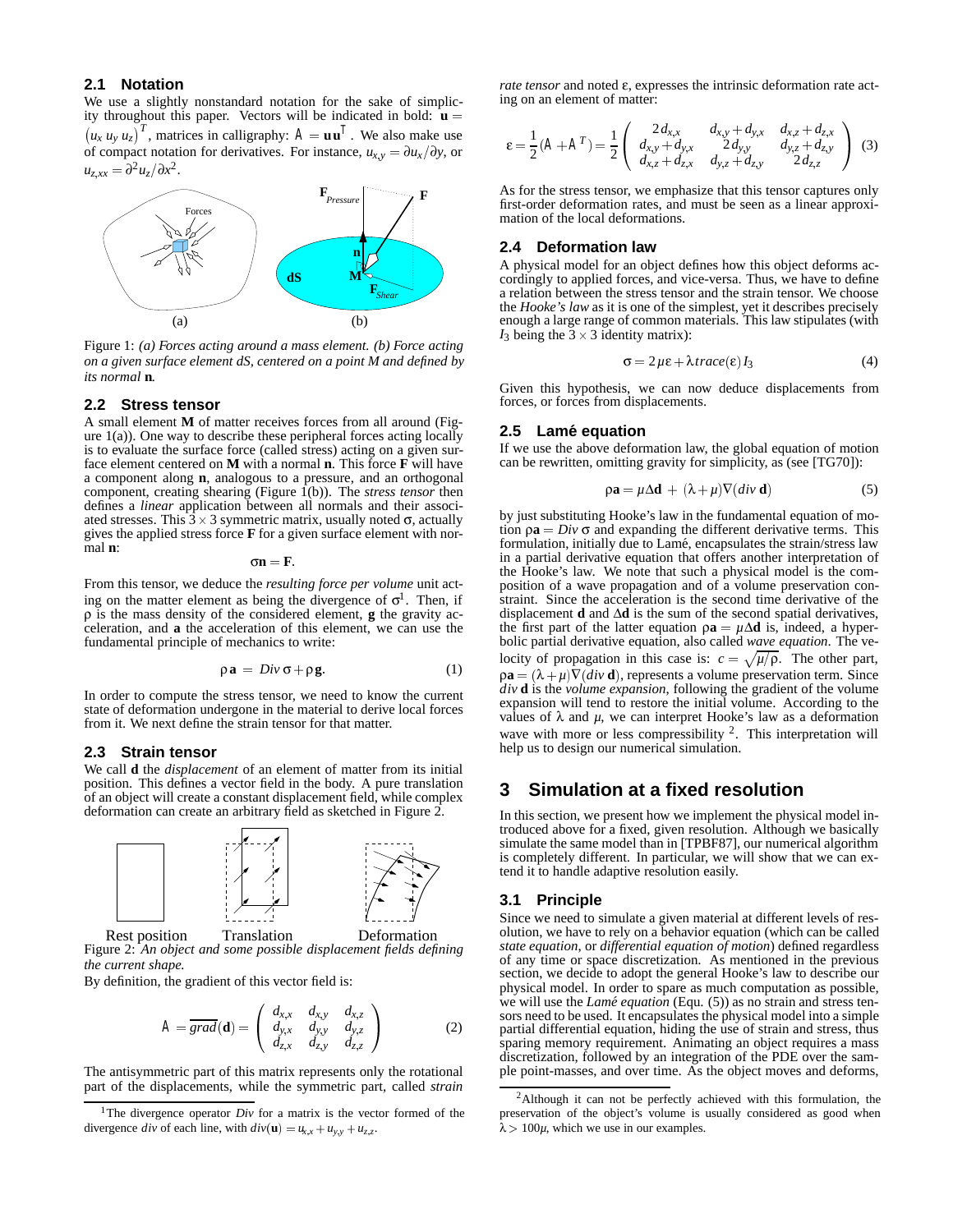

Figure 3: *A 10 cm cube oscillating with gravity, one of its face being fixed. We measure the vertical displacement of one of its corner (arrow) at different spatial resolutions. Levels are made of 64, 512 and 4096 particles. Note that no damping at all was used for this simulation.*

the discretization may end up being an almost arbitrary grid. We thus need to define a way to efficiently integrate this PDE over an irregular sampling, while ensuring a good accuracy threshold.

#### **3.2 Discrete approximation of operators**

To be able to integrate Equ. (5), we just need to approximate two operators: the Laplacian of the displacement field, ∆**d**, and the gradient of the divergence of the same field: ∇(*div* **d**). Although Finite Difference formulas exist on regular grids, they do not apply here: we must assume an arbitrary complex grid since the object continuously deforms, and also because the discretization itself may change. However, approximating such operators on irregular grids is not an easy task, and has been extensively analyzed in physics and mathematics.

#### **Laplacian operator**

Milne in his thesis shows how sensitive the approximation of a second derivative can be in 1D, creating noise source problem as soon as neighboring samples are not centered [Mil95]. Fortunately, the extension of Finite Differences in 1D proposed by Fornberg [For88] solves this noise problem. It consists in fitting a quadratic function between a sample and its two closest neighbors. For three samples of a function *f* spaced at respectively ∆ and δ from the central point, we obtain:

$$
f_i'' = \frac{2}{\delta + \Delta} \left( \frac{f_{i-1} - f_i}{\delta} + \frac{f_{i+1} - f_i}{\Delta} \right)
$$

A straightforward generalization of this formula to 3D gives the scale-dependent umbrella operator [DMSB99, Fuj95] (where  $l_{ij}$  =  $\|\mathbf{l}_{i j}\| = \|\mathbf{x}_{i} - \mathbf{x}_{j}\|$  is the distance between sample points *i* and *j*.):

$$
\Delta \mathbf{d}_i = \frac{2}{\sum_j l_{ij}} \sum_{j \text{ neighbors}} \frac{\mathbf{d}_j - \mathbf{d}_i}{l_{ij}} \tag{6}
$$

This simple formulation, recently introduced in Computer Graphics for mesh smoothing through diffusion for its better properties compared to the uniform umbrella operator, allows us to have a good approximation of the Laplacian whose accuracy depends little on the neighboring distribution of particles. We delay the quantitative results to Section 3.3.

#### **Gradient-of-divergence operator**

Now that we have a robust Laplacian operator, we must derive a gradient-of-divergence operator in a coherent way, to provide a stable pair of operators for our simulations.

By expanding again the second derivatives involved in the Laplacian operator, we find the following relation:

$$
\Delta \mathbf{d} = \nabla (div \mathbf{d}) - \nabla \times (\nabla \times \mathbf{d})
$$
 (7)

where  $\times$  is the cross product operator.

We know that the divergence of **d** is a measure of the volume expansion as mentioned in Section 2.5. As shear strains don't create any volume change, only normal (also called radial) strains affect the volume. Therefore, we propose to decompose the Laplacian into a radial and a rotational component. Remembering that for any vector





v Figure 4: *The displacement field can be separated in two components: the radial component (created by pressure forces) and the rotational component (created by shear forces).*

**v** and unit vector **u**, we decompose **v** along **u** and a vector normal to **u** through the relation:  $\mathbf{v} = (\mathbf{v} \cdot \mathbf{u})\mathbf{u} - \mathbf{u} \times (\mathbf{u} \times \mathbf{v})$  *with*  $\mathbf{u} = \mathbf{l}_{ij}/l_{ij}$ (see Fig. 4), we can expand Equ. (6) into:

$$
\Delta \mathbf{d}_{i} = \frac{2}{\sum_{j} l_{ij}} \sum_{j \text{ neighbors}} \frac{\mathbf{d}_{j} - \mathbf{d}_{i}}{l_{ij}}
$$

$$
= \frac{2}{\sum_{j} l_{ij}} \sum_{j \text{ neighbors}} \frac{\left[ (\mathbf{d}_{j} - \mathbf{d}_{i}) \cdot \frac{\mathbf{l}_{ij}}{l_{ij}} \right] \frac{\mathbf{l}_{ij}}{l_{ij}} - \frac{\mathbf{l}_{ij}}{l_{ij}} \times \left[ \frac{\mathbf{l}_{ij}}{l_{ij}} \times (\mathbf{d}_{j} - \mathbf{d}_{i}) \right]}{l_{ij}}
$$

$$
=\frac{2}{\sum_{j}l_{ij}}\sum_{j \text{ neighbors}}\frac{[(\mathbf{d}_{j}-\mathbf{d}_{i})\cdot\frac{\mathbf{l}_{ij}}{l_{ij}}] \frac{\mathbf{l}_{ij}}{l_{ij}}}{l_{ij}}-\frac{2}{\sum_{j}l_{ij}}\sum_{j \text{ neighbors}}\frac{\frac{\mathbf{l}_{ij}}{l_{ij}}\times(\frac{\mathbf{l}_{ij}}{l_{ij}}\times(\mathbf{d}_{j}-\mathbf{d}_{i}))}{l_{ij}}
$$
(8)

Therefore, comparing Equ. (7) and (8), we decide to identify the radial component as being the gradient of divergence:

$$
\nabla (div \mathbf{d})_i = \frac{2}{\sum_j l_{ij}} \sum_{j \text{ neighbors}} \frac{[(\mathbf{d}_j - \mathbf{d}_i) \cdot \frac{\mathbf{l}_{ij}}{l_{ij}}] \frac{\mathbf{l}_{ij}}{l_{ij}}}{l_{ij}}
$$
(9)

We will see in the next section that these two operators provide good results in practice.

#### **3.3 Algorithm and Validity**

The overall algorithm to animate our deformable model is straightforward. At each time step:

- On each particle, evaluate the internal forces using the Laplacian and the gradient-of-divergence operator,
- Deduce the acceleration using Equ. 5,
- Integrate the acceleration over a time step *dt* to update positions and velocities.

The Laplacian and gradient-of-divergence operators behave very well at different resolutions. Figure 3 demonstrates that even in three different resolutions, an object undergoes the same deformation in time. It validates our scale-dependent umbrella operator, and we can move forward to adapt discretization.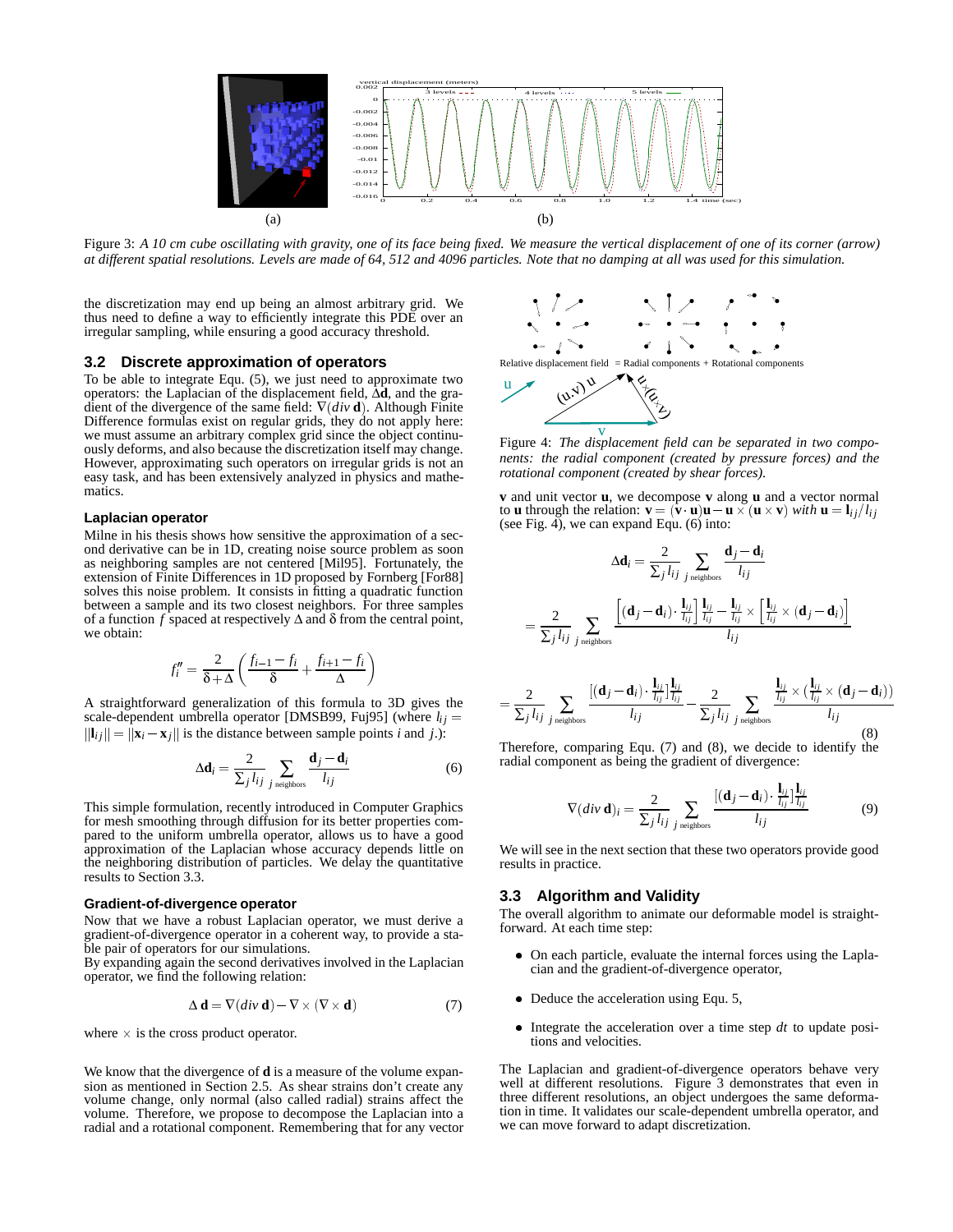## **4 Space-time adaptive simulation**

Conventional models usually discretize matter at fixed resolution in space, and often use a fixed time resolution too. These discretization rates have to be defined by the user *a priori*. As the number of mass elements and the size of the time step often affect the overall result of the animation, the user has to go through a series of trials and corrections before obtaining what (s)he wanted. Moreover, if a shock happens during the animation, the time step of the whole sequence (resp. the number of particles) has to be taken small enough (resp. large enough) to avoid divergence, resulting in unbearable computation times.

Numerous CG techniques use adaptive time step, but we propose to optimize the sampling rate of our deformable model both in space and time. Similar techniques already exist in computational physics, as the adaptive finite element method for instance. In this paper, we propose a simpler model that results in a relatively straightforward implementation and a reduced computational time. Our model is designed to offer an *automatic adaptive resolution* both in time and in space that concentrates computations where and when required. This section reviews this technique, which will offer the user a tunable trade-off between precision and efficiency by concentrating computations where and when required.

#### **4.1 Space adaptivity**

Since the basic model developed in the previous sections ensures a same behavior at any spatial resolution, we can adapt the spatial discretization rate during the simulation. If the user uses a tool to manipulate the object, adding new sample points with refined time step near the tool to increase the quality of the simulation in this area is particularly convenient. We will obtain a more accurate feedback force, along with enhanced visual complexity. When the user moves the tool to another place, the previous area can be simplified back, so that computations are now mainly dedicated to the new area of interest. Therefore, two criteria have to be defined: a criterion controlling if refinement has to be performed, and another criterion allowing simplification. The first criterion is important for accuracy, while the other one is capital to save computations.

#### **Adaptivity criteria**

Our physical model relies on approximations of second derivatives of the deformation field, indicating the rate of displacement variation. As mentioned earlier, the stress/strain tensors assume local linear deformation. As a consequence, we need a refined sampling whenever the displacement field varies too suddenly, i.e., when the local "frequency" is too high for the current discretization rate. A linear approximation does not fit such cases anymore. This can be tested using the Laplacian operator (which measures the variation from linearity), already available, through the following relation:

$$
h^2 ||\Delta \mathbf{d}|| > \varepsilon_{max} \tag{10}
$$

where *h* represents the shortest distance between this particle and its neighbors. We found this coarse, yet fast estimation adequate in practice: in our tests, spatial refinements appear where and when we intuitively thought it should.

Similarly, we use an opposite criterion for the simplification. A particle and its siblings can be replaced by a single coarser particle if, for each of them:

$$
h^2 ||\Delta \mathbf{d}|| < \varepsilon_{min} \tag{11}
$$

Once again, despite the simplicity of this criterion, we obtain adequate results as simplifications appear in "calm" areas as desired.

#### **4.2 Time adaptivity**

Once the space discretization has been adapted accordingly, time discretization has also to be adapted to prevent instabilities. Keeping a too large time step can introduce severe inaccuracies due to the approximation of constant acceleration during this time step. Nevciency. We thus have to adapt the time step carefully. Moreover, we want to adapt the time step locally, so that regions undergoing no or little stress are not updated as often as regions with high stresses.

#### **Time stepping**

We use Courant's condition [DCG96] for the Lamé equation:

$$
dt < h \sqrt{\frac{\rho_0}{\lambda + 2\,\mu}}\tag{12}
$$

where *h* represents the smallest distance between this particle and one of its neighbor, and  $\rho_0$  the material's rest density. This time step is the maximum allowable one for this particle, but we also ensure that the time step is sufficiently small to handle sudden and fast deformations. This can be done for instance by constraining the time step to satisfy:

$$
||\mathbf{a} \, dt|| = ||\Delta \mathbf{v}|| < \Delta \mathbf{v}_{max}
$$

This way, we will never get fast velocity changes, plausible cause of divergence. We will pick the biggest time step satisfying the two above criteria, ensuring an optimized time step for each particle. Other criteria can be added depending on the application to make sure no instabilities can arise during the animation.

#### **4.3 Validation**

Implementing these criteria for space-time adaptivity exhibits stable and adequate behaviors. As demonstrated in Figure 5, an object at its coarsest resolution at rest will subdivide in highly stressed regions, i.e., where the user acts and in regions where the deformation propagates. The time steps are adapted automatically to ensure a stable result. Here, the scale-dependent umbrella operator is critically needed, as we deal with an irregular resolution [DMSB99].



Figure 5: *A parallelepiped undergoing a tool's deformation. Figure (a) shows the coarser (24 particles) and higher (1056 particles) resolutions. Figure (b) shows the intuitive sampling occurring during simulation (the particle's color is proportional to its displacement).*

#### **5 Implementation**

In this section, we detail our implementation, presenting data structures that efficiently handle the multiresolution properties of our method. We also describe a damping implementation as well as the surface representation we used for visualization.

#### **5.1 Spatial data structures**

This implementation is not as general as the model described in previous sections: we optimized it for limited deformation in order to improve the efficiency of our simulation. We have chosen to limit the range of applications of our simulator to soft materials (such as a human organ). If we assume that during the simulation, the material will not be deformed too much, we can assume that the topology will not change. In practice, this means that the neighborhood of a given point of matter will remain the same, thus allowing us to precompute and store it, saving a lot of computational time. It also allows us to build a *hierarchical* representation of the material.

**Topological octree** All the particles are sorted in an octree, the 8 children (resp. the parent) of a given particle being the particles which will sample the same zone of space if this particle splits (resp. merges). The octree structure is well suited for a hierarchical representation of space, since a cube recursively divided in 8 new cubes offers the only uniform sampling of space at each level of subdivision. The octree is constructed in a bottom-up fashion as follows (see Figure 6):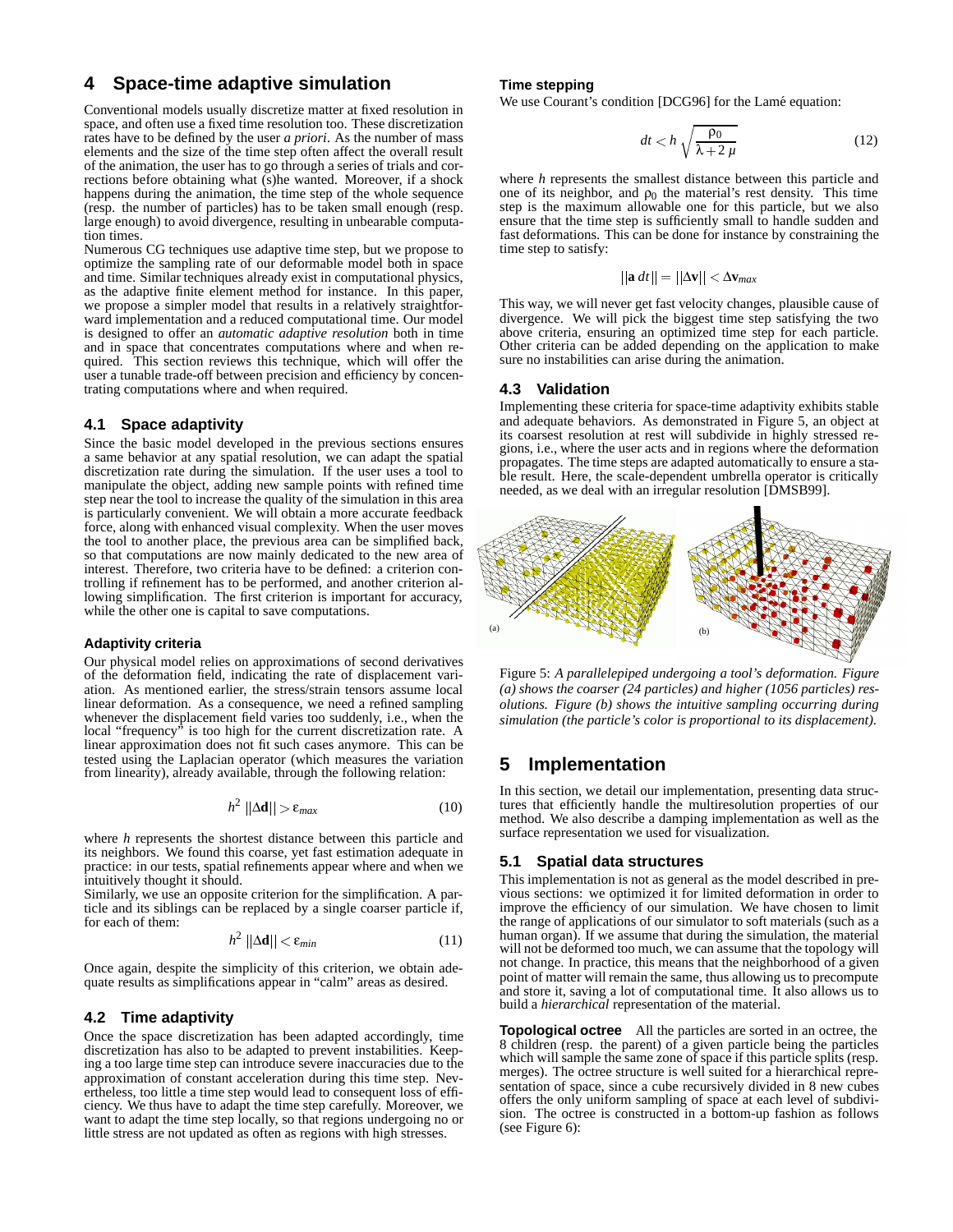

Figure 6: *Recursive bottom-up construction of the octree. Size represents particle's mass*

– (a) The cubic 3D grid is fitted on the simulated object bounding box and is then recursively divided up to its higher level. – (b) We then determine which of these small cubes are inside the object and simply skip the other ones. The remaining particles form

our octree's higher level, their mass is computed as being the object total mass divided by their number (for a uniform material).

 $-(c)\&(d)$  The previous levels are then recursively built from this one, regrouping each group of 8 (or less on the boundary) particles in a new one, using

$$
m = \sum m_i , \mathbf{p} = \frac{\sum m_i \mathbf{p_i}}{m}
$$
 (13)

where *m* is the mass, and **p** is the position of the parent particle. This average guarantees mass preservation and offers a good spatial sampling of the object.

Note that this is a *topological* octree and not a *spatial* octree. It stores the particles' child/parent relationships, but does not represent a classical octree division of space, as it will be deformed during the animation when particles move.

**Neighbor structure** At a given level of hierarchy, we define a particle's neighborhood as the set of all the particles that are adjacent in the topological octree, by a face, an edge or a vertice. Figure 7 shows this in 2D.



Figure 7: *Definition of the neighbors (in bold lines) of a given particle (filled), in 2D. (a) same level, (b) higher level and (c) lower level. In 3D, each particle has 89 potential neighbors.*

In order to restrict the number of possible neighbors, and for sampling quality reasons, we will ensure that our octree remains restricted [VB87]. During the animation, two neighboring *active* particles can only differ by one level in the hierarchy (see Figure  $\hat{8(a)}$ ). It limits the number of possible neighbors of a given particle, and still assuming that the object is not too deformed, allows us to precompute and store the entire neighborhood of each particle. In practice, in 3D, the total number of potential neighbors is 89 for each particle, but as they cannot be all active at the same time, the effective maximum number of active ones is 56 (if all the neighbors are split), and the minimum is 14 (all the neighbors are merged).



Figure 8: *(a) During a simulation, particles' neighbors can only belong to the same level of resolution, to the level above, or the level below. (b) The local coordinate system (bold arrows), defined by the parent's neighbors ensures a good spatial sampling, even when the object is deformed.*

**Structure update** The restricted octree imposes some constraints for splitting/merging particles. At each time step, splitting and merging lists are computed using the criterion described in section 4.1. These lists are then parsed, favoring splitting for the sake of stability:

– A particle can merge if and only if all its neighbors have an equal or lower level in the hierarchy.

– A particle can split if and only if all its neighbors have an equal or higher level in the hierarchy. If it's not the case, the lower level neighbors are inserted in the splitting list, so that this particle can split later (perhaps not at the next time step as the neighbor may also have to wait before splitting : this is a recursive process).

Each particle has pointers to all its potential neighbors, and keeps a list of all the active (i.e. really simulated) particles among them. When a particle merges or splits, precomputed tables allow us to update its active neighbor list with no computations, as well as the active neighbor lists of its neighbors.

**Position** When some particles merge, their parent averages their different values (position, speed, displacement...) to update its own values. The problem is more complex when it comes to the splitting of a particle. As we want our sampling of space to be as uniform as possible, the positions of the new particles have to be carefully computed. We chose to define the particle's position in a frame centered on its parent position (See Figure 8(b)).

The axis of this frame are defined by the parent's neighbors (through the center of mass of these neighbors for each direction). This local coordinate system provides adequate new particle positions, even if the splitting occurs when the object is deformed. A special treatment is done for boundary particles which local frame is defined by the mirrored parents' neighbors. During the simulation, if the parent's neighbors are not currently active, their positions are computed from their children using (13). When merging, each particle stores its new local coordinates, so that it appears at the same place when its parent splits again.

#### **5.2 Temporal data structure**

As each particle samples a volume eight times smaller than its parent, *Courant's condition* (see §4.2) stipulates that its time step should be at least twice as small as the one its parent uses. As a consequence, and in order to synchronize the time steps easily, we choose the time steps to be a power of two multiple of the minimum time step (those of the smallest particles), which is determined from the material's stiffness using equation (12).

In practice, all the active particles are sorted in lists corresponding to their time step, which are parsed when needed. Changing a particle's time step simply means to transfer it to another list. Determining at each time step which lists have to be simulated can be very quickly done using a binary operation on the value of the current number of iterations done.

#### **5.3 Internal damping**

Adding damping forces in this model allows us to handle a larger set of materials' behaviors. Damping adds realism in the animation which would elsewhere oscillate endlessly. Note that these oscillations, which are perfectly normal for an undamped elastic system, are indeed obtained with our simulation which presents a great stability during the simulation. We add to each particle a first damping force which is negatively proportional to its speed  $(\mathbf{F}_d = -k_d \text{ speed}).$ 

We also add an artificial "viscosity" in our model, by adding a force which represents the effects of a particle neighbors' motions on the particle itself. In other words, this force will try to make a particle follow its neighbors' average motion, adding internal coherence in the material. Inspired by SPH formulations [Mon92, DCG96], we have chosen to use

$$
\mathbf{F}_{v} = \frac{k_{v}}{\sum_{j} m_{j}} \sum_{neighborsj} m_{j} (\mathbf{v}_{j} - \mathbf{v}_{i})
$$
(14)

This formulation can be seen as an extension of those used with a uniform sampling of space. As our octree remains restricted during the animation, it gives good coherent results in practice.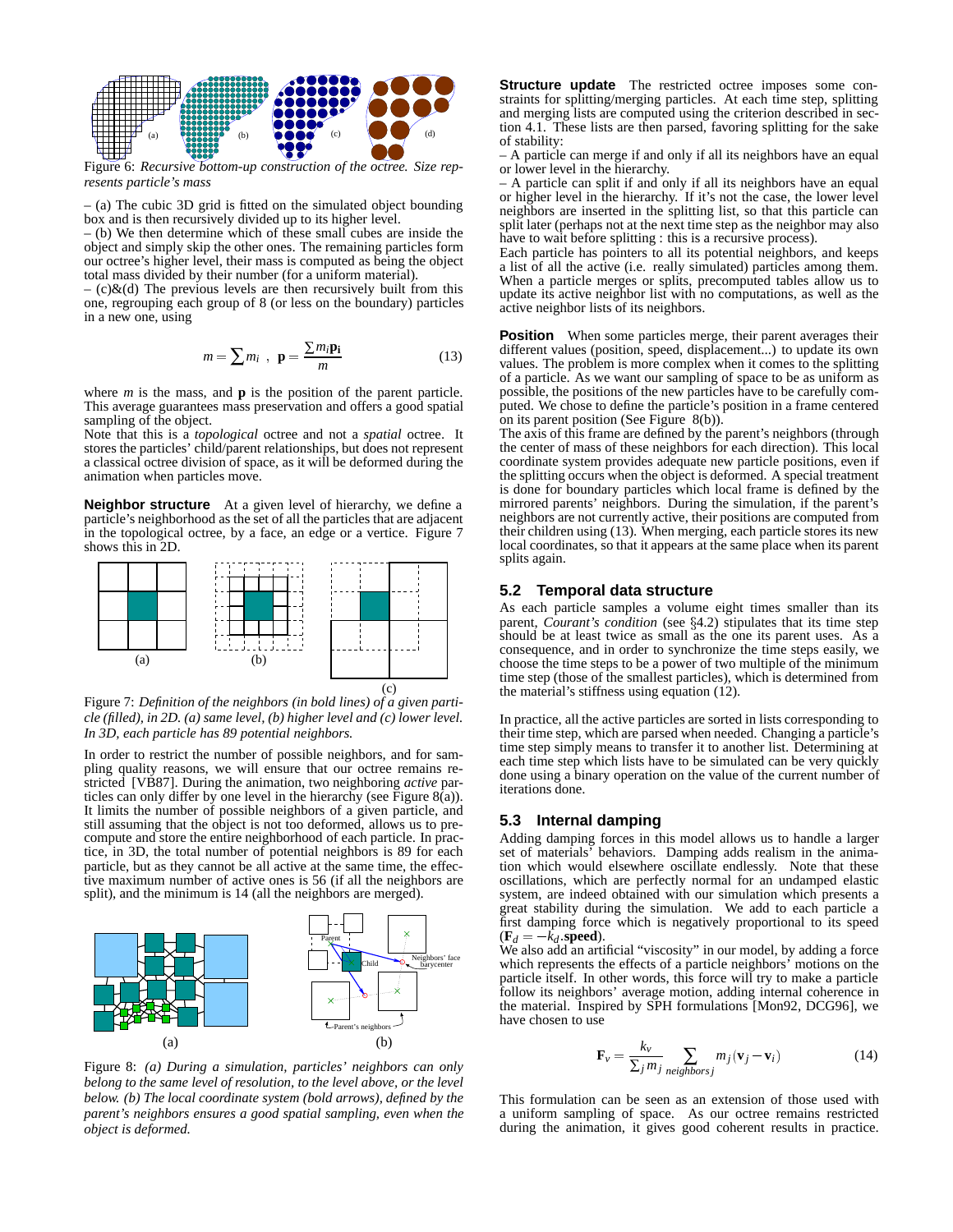The influence of a neighbor has been chosen to be proportional to its mass (intuitively linked to the contact surface). This force was restricted to its damping action: it cannot accelerate a particle, nor can it inverse the direction of its speed.

Note that damping is very special, as we cannot guarantee a same behavior whatever the resolution. Our strategy, close to similar work in physics [Mon92], is to use the previous formulation as it minimizes the observed behavior difference at each level. However, we only slightly use this force in our examples, mainly to create a more rigid material. As the user only sees the multiresolution result, and as the result is visibly plausible, we stick to this method.

#### **5.4 Surface management**

We describe here how this model is embedded in a graphics environment: the discrete particles are linked with a surface representing the current shape of the object. The displayed surface is a visual interface, exhibiting the deformations that take place in the material and hiding the granularity of the model, so that the user is not even aware of the adaptive granularity. It is also used to detect collisions, and to transmit external forces to the internal physical model.

**Surface representation** The surface display has to be realtime, and a triangulated surface seems appropriate as most graphics engines use triangles as a primitive. The resolution of the mesh depends only on the desired visual quality, and can be completely separated from the internal discretization.

The motion of the mesh nodes is defined with respect to the motion of the inner particles. We *link* each mesh node with some of the inner particles, chosen to be the *m*-th closest ones within a given radius from the node in the rest position. For each of these links, a constant offset defined as the vector joining the particle's rest position and the mesh node is precomputed. During the animation, the position **n** of the node, is determined as a weighted average of its linked particles' positions  $\mathbf{p}_i$  plus their respective offset  $\mathbf{o}_i$ . The links' weights  $w_i$  are chosen to be inversely proportional to the length of the  $\mathbf{o}_i$  vector:

$$
\mathbf{n} = \frac{1}{\sum_{links} i w_i} \sum_{links} w_i (\mathbf{p}_i + \mathbf{o}_i) \qquad w_i = \frac{1}{||\mathbf{o}_i||}
$$

Practically, we noticed that a very small number of particles are sufficient to produce convincing animations, which is useful for realtime applications (we use  $m = 4$  currently). This surface motion's smoothing is intended to hide the underlying possible coarse resolution. The smoothing can be controlled by adjusting the maximum number of linked particles *m*, as well as the maximum offset length (radius of influence of the nodes, hence of the particles).

Although this model, as the offset is a constant translation, should be limited to rigid bodies motion or small deformations, it gives convincing results in practice. We hence avoid the need to use finer methods, such as the computation at each time step of a local reference frame for each particle, based on its neighbors positions, and in which the offset could be defined.

**Handling multiresolution** In our case, the problem is slightly more difficult since particles may appear or disappear during the simulation. We chose to create a hierarchy of links, a parent particle being linked with all its children's linked nodes. For each of these nodes, the link's offset is also precomputed from the rest position, and its weight is the sum of its children links' weights to this node. During the simulation, active particles are parsed, and each of them gives its weighted position contribution to the nodes it's linked with. The way we computed the links ensures that the surface nodes will not be affected by a split or a merge of the inner particles as long as it takes place when they are at their rest positions. In practice, the possible surface popping effect can be controlled by the split and merge thresholds which indirectly determine how far from its rest position a particle can split/merge, thus determining the maximum surface visible shift. As a result, surface popping is almost not noticeable in our tests.

**Collision detection** We use the hardware-based collision detection described by [LCN99]. An offscreen rendering returns a list of the triangles that intersect the tool. Their nodes are then pulled

out of the tool, and these displacements are transmitted to the inner linked particles (if a particle is linked with several moving nodes, it averages their imposed displacements). A simulation step is then normally performed and the accelerations these particles compute are then summed and transmitted to the user's force feedback device.

## **6 Results**

We tested our implementation on different basic examples, and on a concrete medical simulation. We describe these tests and discuss results in the next two sections.

#### **6.1 Proof-of-concept example**

We chose the "classical" rod example to begin our tests. A rod is attached to a wall at one end, and bends under gravity, in a damped media. Figure 9a shows the initial and equilibrium positions. The Lamé coefficient for this rod are  $\mu = 5000$  and  $\lambda = 1000000$ .

| level                       |      |       | adaptive |
|-----------------------------|------|-------|----------|
| nb of particles             | nr   | 256   | 4-88     |
| simulation time (cpu units) | 4.29 | 38.90 |          |

This table shows averaged simulation times for this simulation, using different space resolutions. As expected, the adaptive simulation offers a good trade-off, giving a computational time close to the one we have with 32 particles (3 levels), while taking advantage of the potential 256 simulated particles of level 4. The number of particles really simulated varies between 4 (beginning of the simulation) and 88 (before stabilization), stabilizing at 32 (as with level 3) when the rod is its rest position (see Figure 9b for reference snapshots of the animation)



Figure 9: *A rod oscillating under gravity. (a) reference simulation made with 256 particles. (b) adaptive simulation snapsnots.*

#### **6.2 A real-time application**

Providing simulators for surgeon-apprentices has several significant advantages, both ethical and financial: it substitutes for corpses or animals, and improves the training as the surgeons can practice as much as they want for the same cost. In the context of laparoscopic surgery  $3$ , the liver operation is a perfect case to study, being one of the most common operation with this medical technique.

We use the simulation technique developed in this paper to implement a laparoscopic surgery simulator. Using volume and surface data from a typical human liver, we provide a real-time liver simulator, that reacts to surgery tools as displayed on Figure 10. The multiresolution nature of our simulation is the key in this context: simulation at fixed fine resolution would be overkill. Focusing computations where and when needed using our space-time adaptive technique is vital for efficiency. We achieve a 30 Hz simulation using an R10K SGI Onyx2, simulating an average of 100 active particles. The frame-rate is constant and guaranteed by a limitation of the computational time, which varies linearly with the number of particles, weighted by their respective time step level.

## **7 Conclusions and future work**

We proposed in this paper a multiresolution animation technique to animate deformable structured objects. This new computational model benefits from an adaptive sampling of both space and time to minimize calculations. Based on Hooke's law, it makes use of discrete scale-dependent approximation of derivative operators on

 $3$ Laparoscopic surgery is a minimally invasive technique, where surgeons operate using tools that are introduced into the patient's body.